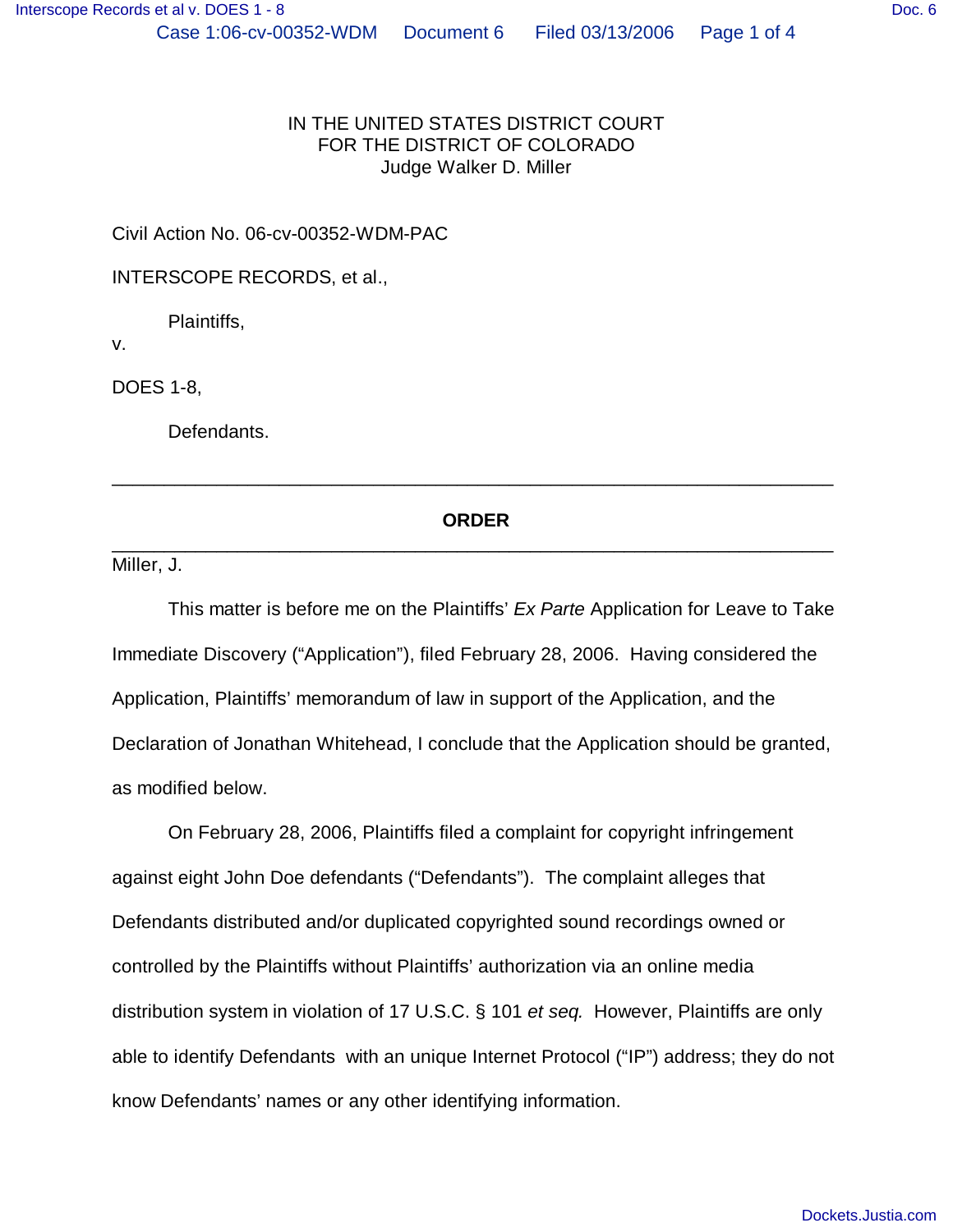Consequently, Plaintiffs seek permission to obtain immediate discovery from Defendants' Internet Service Provider ("ISP"), Adelphia Communications Corp. ("Adelphia"), whose subscriber activity log files would allow Plaintiffs to discover Defendants' identities. Specifically, they wish to serve a subpoena on Adelphia pursuant to Fed. R. Civ. P. 45, seeking each Defendant's true name, address, telephone number, e-mail address, and Media Access Control ("MAC") address.<sup>1</sup>

Under Fed. R. Civ. P. 26(d), "a party may not seek discovery from any source before the parties have conferred as required by Rule 26(f)," unless authorized by a court order or agreement of the parties or when otherwise allowed under the Rules of Civil Procedure. A court order allowing expedited discovery will issue only upon a showing of good cause. *Qwest Communications Int'l, Inc. v. Worldquest Networks, Inc.*, 213 F.R.D. 418, 419 (D. Colo. 2003); *Pod-ners, LLC v. Northern Feed & Bean of Lucerne LLC*, 204 F.R.D. 675, 676 (D. Colo. 2002).

Here, Plaintiffs argue that their immediate need of the data in the subscriber activity logs establishes good cause. They indicate that ISPs such as Adelphia typically keep these logs for brief periods of time before erasing the data they contain. Plaintiffs might never identify the Defendants without obtaining access to the data contained in the logs. (*See* Whitehead Decl., ¶ 22.)

Under these circumstances, Plaintiffs have established good cause. Good

 $1A$  MAC address is the hardware address that uniquely identifies each node, or processing location (such as a computer), of a network. *See* Webopedia, *at* http;//www.webopedia.com/TERM/M/MAC\_address.html (accessed Feb. 13, 2006).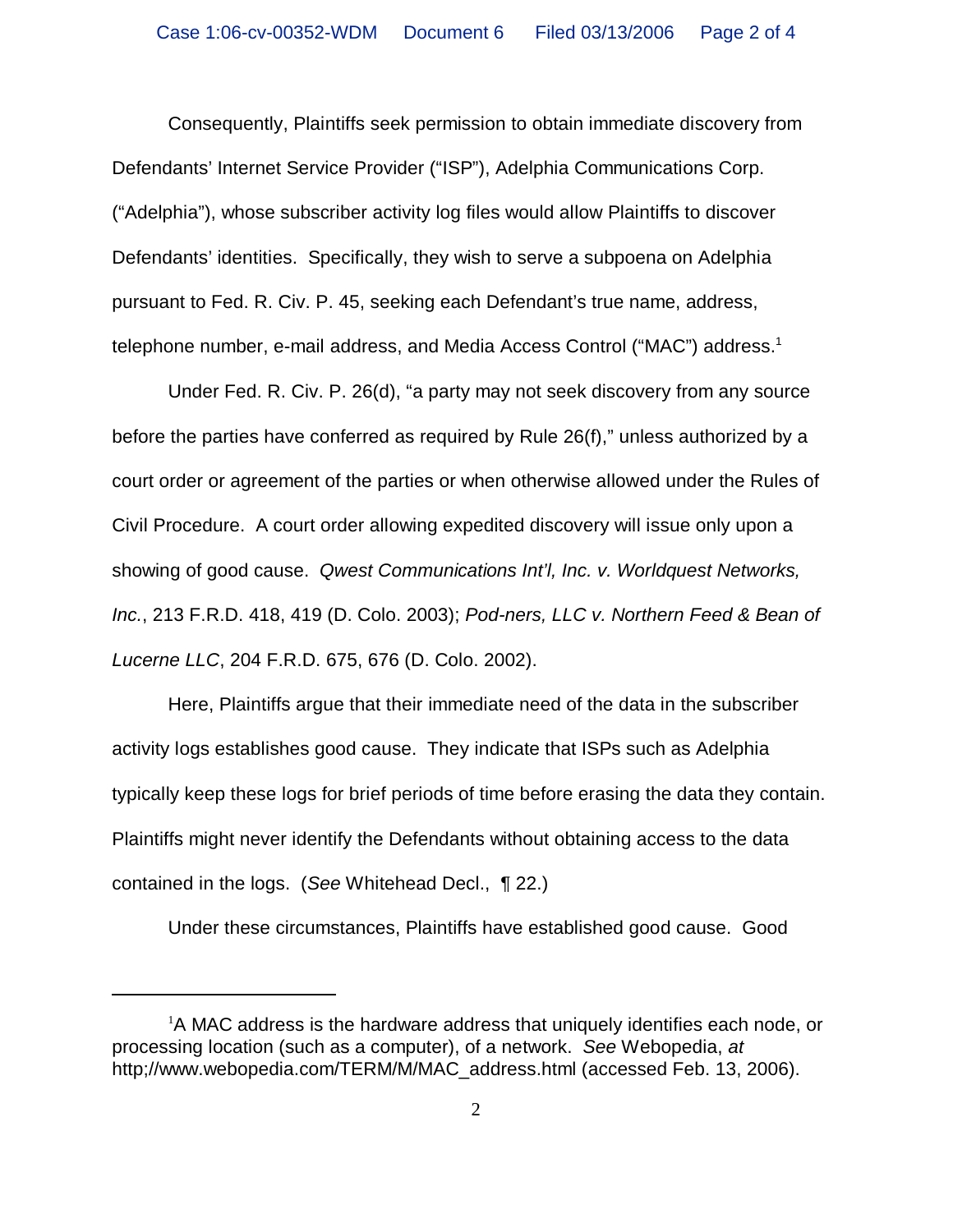cause exists where the evidence sought "may be consumed or destroyed with the passage of time, thereby disadvantaging one or more parties to the litigation." *Qwest*, 213 F.R.D. at 419. *See also Semitool, Inc. v. Tokyo Electron America, Inc.*, 208 F.R.D. 273, 276 (N.D.Cal. 2002) (Good cause exists where "the need for expedited discovery, in consideration of the administration of justice, outweighs the prejudice to the responding party").

However, given the fact that Plaintiffs' Application was *ex parte*, Plaintiffs should serve a copy of this Order along with the subpoena. Further, Adelphia may move to quash within ten days of being served with the subpoena.

Additionally, because Adelphia is a cable ISP, Plaintiffs ask that I indicate that the disclosure of the information they seek is ordered pursuant to 47 U.S.C. § 551(c)(2)(B), which provides that a cable operator may disclose personally identifiable information concerning any subscriber without the subscriber's consent if the disclosure is "made pursuant to a court order authorizing such disclosure, if the subscriber is notified of such order by the person to whom the order is directed." § 551(c)(2)(B) establishes "no privilege or restriction on releasing customer records to a non-governmental entity pursuant to a court order,"*CSC Holdings, Inc. v. Redisi*, 309 F.3d 988, 996 (7th Cir. 2002), and as discussed above, Plaintiffs have established the right to discover this information. Consequently, Plaintiffs' Application is permissible under  $\S$  551(c)(2)(B).

Accordingly, it is ORDERED:

1. Plaintiffs'*Ex Parte* Application for Leave to Take Immediate Discovery,